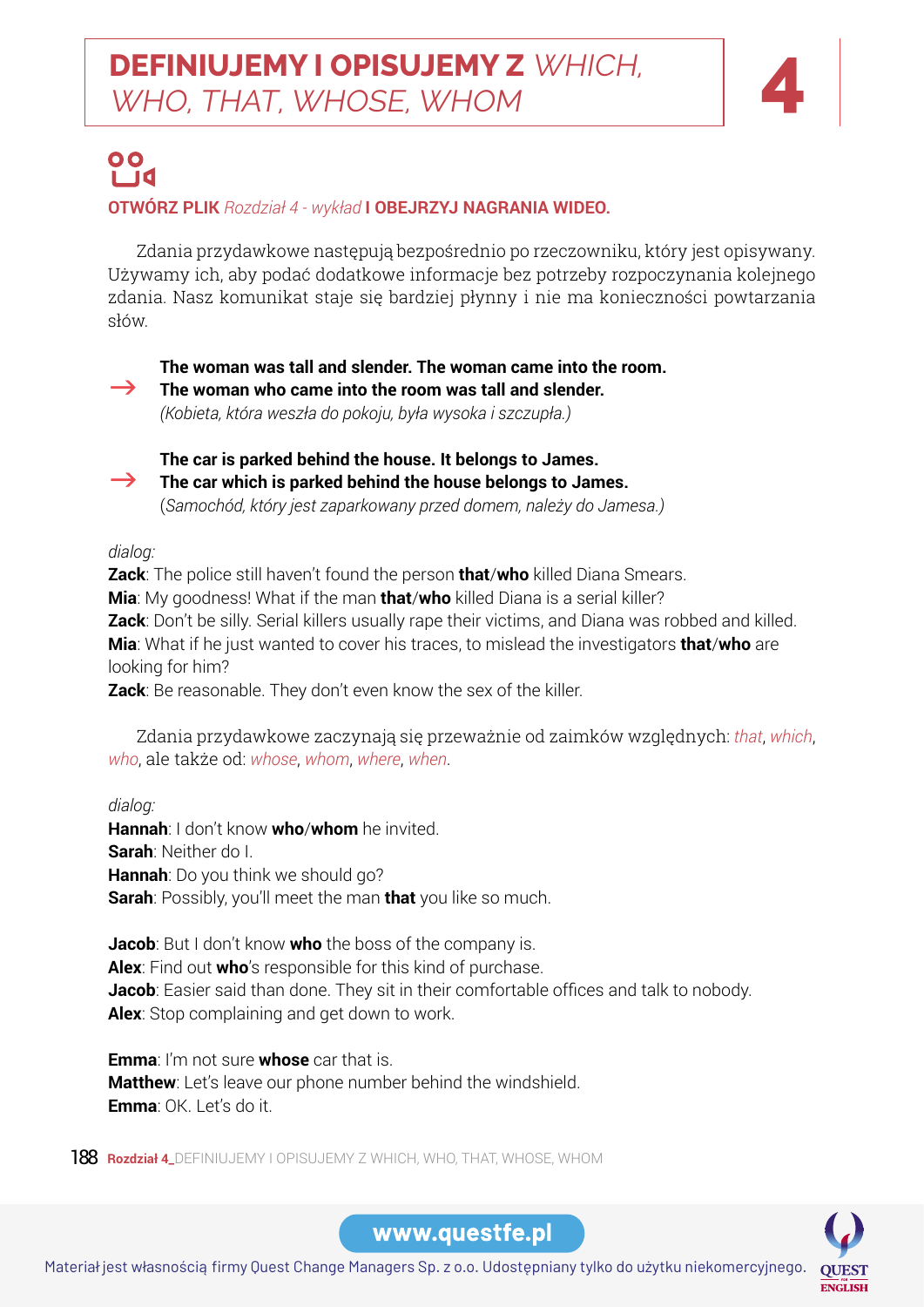**anna**: There are few people **who** could leave one job today and start a new career tomorrow without much thought.

**Grace**: I know, but I can't go on like this anymore.

**anna**: You need to build new skills, and save some money before making a change. **Grace**: I've saved loads of money. This is the time **when** I should make a change.

#### **Zdania przydawkowe określające i nieokreślające**

**Table** 12Pack English Zdania określające są niezbędne dla zrozumienia treści zdania. Jeśli szukamy definicji słów takich jak **director**, **fanatic** czy też **lover** w słowniku jednojęzycznym, to zwykle natkniemy się na poniższe wyjaśnienia:

- A director (is a) person **who manages an organisation**. *(Dyrektor to osoba, która zarządza organizacją.)*
- A fanatic (is a) person **who is very/overly enthusiastic about something**. *(Fanatyk to osoba, która jest bardzo entuzjastyczna/nadmiernie entuzjastyczna na jakimś punkcie.)*
- A lover is a person **with whom a married person is having a love affair**. *(Kochanek to osoba, z którą łączy nas romans.)*

Każdą z tych osób definiuje/określa zdanie przydawkowe (zapisane tłustym drukiem). Zdanie tego typu w pisowni NIE jest w języku angielskim oddzielane przecinkami.

#### *dialog:*

**Ryan**: What is a gene, actually, Mary? They're talking about genes all the time and I can't understand what they are.

**Patricia**: A gene is a part of a cell **that** controls or influences appearance, growth, etc.

**Ryan**: But what is it, a robot?

**Patricia:** No, it's organic chemistry, DNA; we're controlled by chemistry.

*That* **to zaimek względny, którego używa się tylko w zdaniach określających.** Może on odnosić zarówno do osób, jak i rzeczy. *Who* jest zaimkiem odnoszącym się tylko do osób, zaś *which* tylko do rzeczy.

- PAST PERFECT PRESENT PERFECT FUTURE PERFECT • I respect people **that**/**who** tell the truth. *(Szanuję ludzi, którzy mówią prawdę.)*
- Unemployment is a problem **that**/**which** should be solved as soon as possible. *(Bezrobocie jest problemem, który należy jak najszybciej rozwiązać.)*

*dialog:*

**Nancy**: Really? That's surprising. He normally doesn't care. **Lisa**: Raymond is the one **who** rescued the bird. **Lisa**: Still, it was him who did it.

DEFINIUJEMY I OPISUJEMY Z WHICH, WHO, THAT, WHOSE, WHOM**\_Rozdział 4** 189



www.questfe.pl

Materiał jest własnością firmy Ques[t Change Managers Sp. z o.o. Udostępniany tylko do](https://questfe.pl/) użytku niekomercyjnego.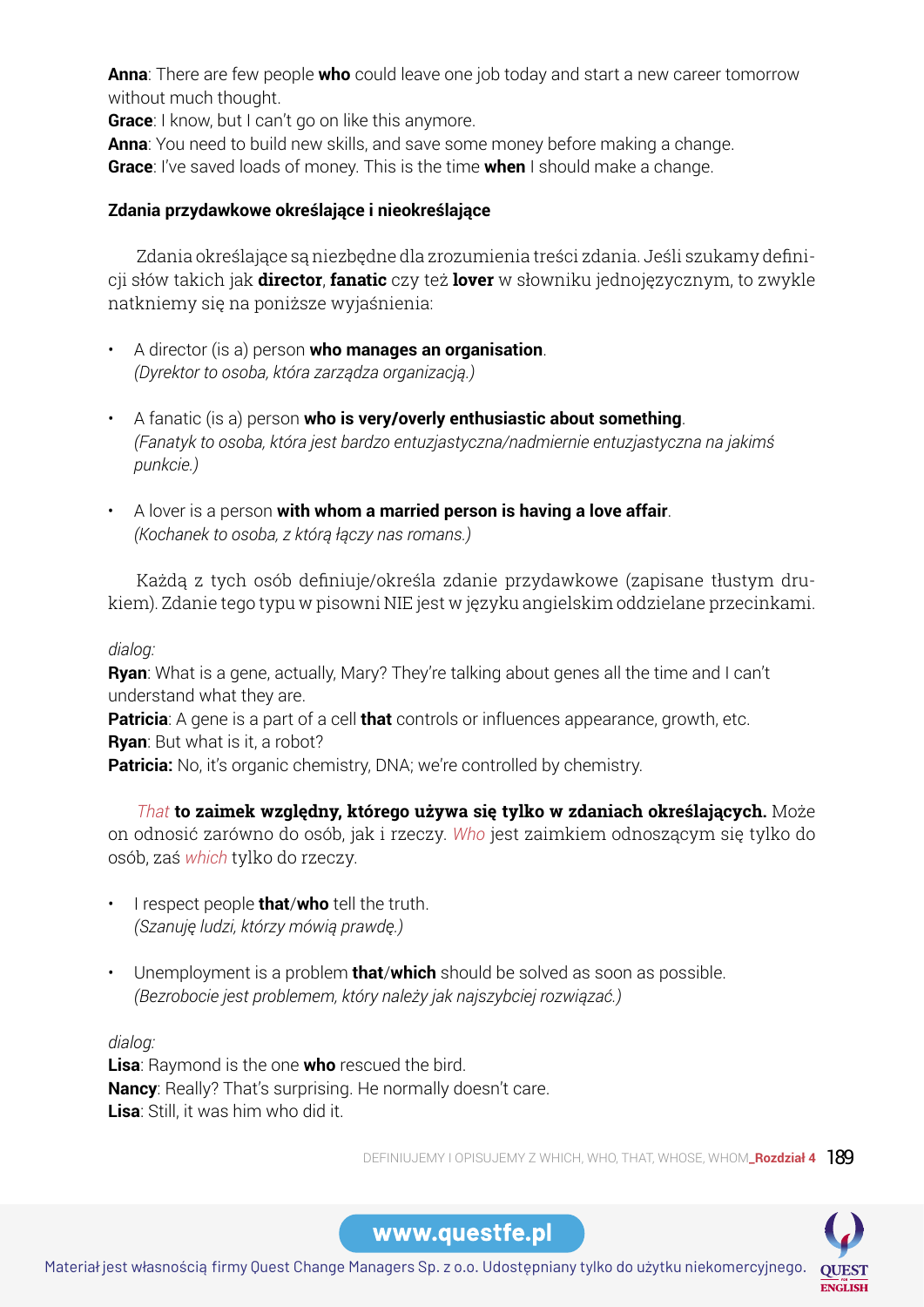**Roger**: Where's the man **that**/**who** applied for the job? **Keith**: He's waiting in the hall. **Roger**: Get him here. I'd like to talk to him one more time.

**Arthur**: She left me for another woman! Can you believe that? This is the woman **that** took pictures at our wedding! **Helen**: Be strong. What doesn't kill you makes you stronger. **Arthur**: Life seems so unfair. I'm really devastated.

**Tabela 12Pack English** użycie *which* nie ma żadnego wpływu na znaczenie). **Chociaż** *that* **może być używane zamiennie z** *which* **i** *who***, to w niektórych przypadkach zaimek that jest trafniejszym wyborem w zdaniach określających** (choć

Poprawniej jest użyć **that**

jeśli przez zdanie przydawkowe opisywany jest zaimek nieokreślony (np. all, someone):

The manager has promised to do **all that** lies in his power to convince the board to raise salaries.

*(Dyrektor obiecał zrobić wszystko, co w jego mocy, żeby przekonać zarząd do podwyższenia płac.)*

 $\rightarrow$  jeśli opisywane wyrażenie określa stopień najwyższy przymiotnika:

This is **the worst horror (that)** I have ever seen. *(To najgorszy horror, jaki kiedykolwiek widziałem.)*

 $\rightarrow$  jeśli opisywane wyrażenie określa liczebnik porządkowy;

**The first explanation that** was provided was much more convincing. *(Pierwsze wyjaśnienie, które zostało udzielone, było znacznie bardziej przekonywające.)*

 $\rightarrow$  jeśli opisywane wyrażenie jest częścią orzeczenia złożonego;

**It's a web portal that** will soon become very popular. *(To jest portal internetowy, który niedługo będzie bardzo popularny.)*

#### *dialog:*

**Bob**: Brian, aren't you an ex-soldier? **Brian**: Yes, I am, but I'm also **someone that** really hated doing hand-to-hand combat training in the Marine Corps. **Bob**: Oh, that's puzzling. Soldiers usually fight, don't they?

**Brian**: Yes, they do, but they can use machine guns, for example.

190 **Rozdział 4\_**DEFINIUJEMY I OPISUJEMY Z WHICH, WHO, THAT, WHOSE, WHOM

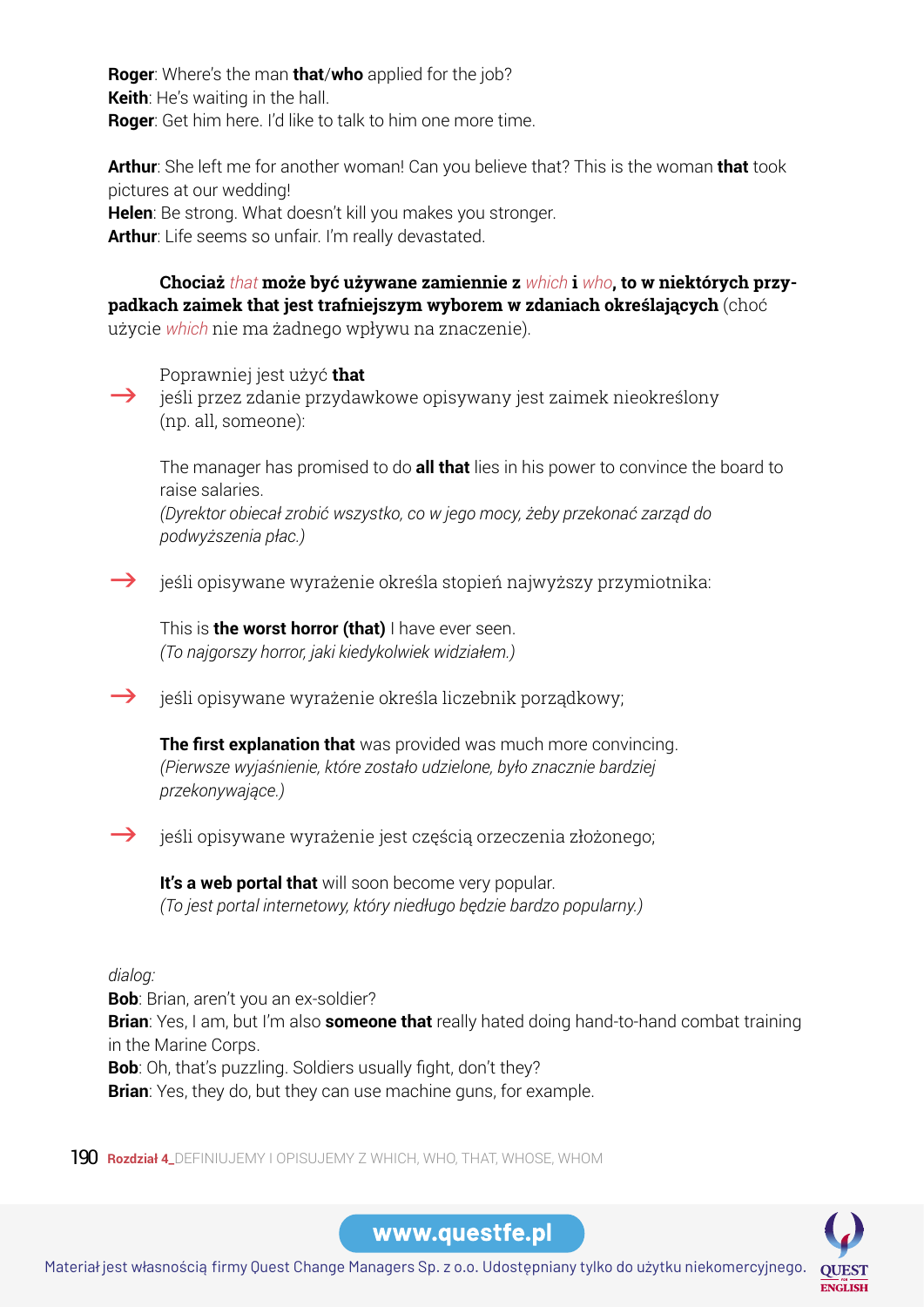**Terry**: Trust me. They deliver **the best sound quality that** money can buy. **Gerald**: But they're so expensive. **Terry**: You invest once and your equipment will last a lifetime. **Gerald:** I need to think about that.

**Ralph**: What was **the second question that** they asked? **Roy**: I can't recall. **Ralph**: Can we check that somehow? **Roy**: I'll ask my secretary.

**Table 12Pack Englisher Care and Street Englisher Street Billships.**<br>**Nicholas**: The fridge is very expensive, though. **Lawrence**: **It's a feature that** saves a lot of energy. **Lawrence**: Energy is expensive, too. **Nicholas**: What if it breaks down after two years?

#### **Zaimek względny jest często pomijany w języku angielskim w zdaniach przydawkowych określających.**

- The shop didn't have the ball (that/which) I needed. *(W sklepie nie mieli takiej piłki, jakiej potrzebowałem.)*
- PAST SIMPLE PRESENT SIMPLE FUTURE SIMPLE *(Facet, za którego wyszła, był szpiegiem.)* • That guy (who/whom) she married was a spy.

Można ułożyć zasadę, kiedy możemy pominąć zaimek względny **that** (poniżej), jednak najlepiej kierować się tym, czy zdanie po pominięciu **that** jest wciąż zrozumiałe.

puje dopełnienie zdania, które staje się zdaniem przydawkowym, np. *That* możemy pominąć, kiedy po rozbiciu na dwa składowe zdania pojedyncze, zastę-

**The boss wants to employ a person that/who can speak Romanian.**   $\rightarrow$  The boss wants to employ a person. The person must speak Romanian. *(podmiot w zdaniu przydawkowym)*

### **Terry bought a car (that/which) he fell in love with.**

 $\rightarrow$  Terry bought a car. Terry fell in love with the car. *(dopełnienie w zdaniu przydawkowym)*

*dialog:*

**Bruce**: Look. This is the girl (that) I talked to yesterday.

**Harry**: Well, well, well. She is pretty.

**Bruce**: She's pretty. I'm handsome. We'll make a good couple.

**Harry**: Don't be silly. Life doesn't work like that. People aren't characters in a fashion magazine.

DEFINIUJEMY I OPISUJEMY Z WHICH, WHO, THAT, WHOSE, WHOM**\_Rozdział 4** 191

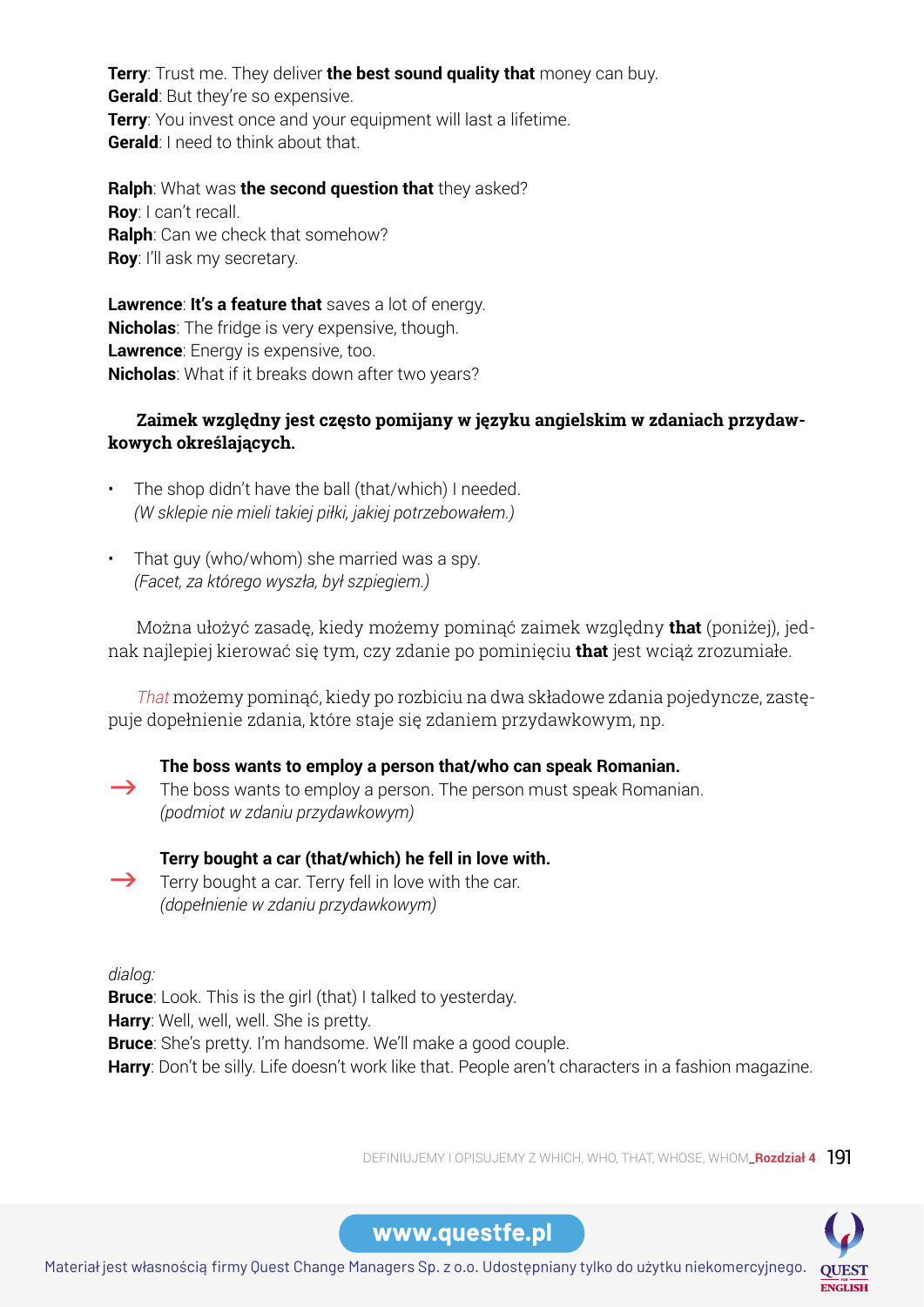# **ZDANIA WZGLĘDNE NIEOKREŚLAJĄCE**

Ogólnie rzecz biorąc, zdania te zawierają w sobie dodatkowe informacje, którą można pominąć bez większej szkody dla logiki zdania głównego.

- She belongs to Defenders of Wildlife, which specializes in saving endangered species. *(Należy do Defenders of Wildlife, organizacji, która zajmuje się ochroną zagrożonych gatunków.)*
- **Tabela 12Pack English** *wanym ze środków unijnych w Polsce.)* • The A2 motorway, which was opened in 2006, was the biggest EU-funded project in Poland. *(Autostrada A2, którą oddano do użytku w 2006 r., była największy projektem finanso-*

Jeśli pominąć zdanie przydawkowe pisane kursywą, wciąż mamy do czynienia z sensownymi zdaniami, które przekazują określone informacje. Zdanie podrzędne podaje dodatkowe informacje na temat rzeczowników (autostrada A2, Defenders of Wildlife), lecz nie określa ich, ani nie definiuje, ani nie zawęża znaczenia. Rzeczowniki te same w sobie są określone w wystarczający sposób. Zdanie przydawkowe tego typu nazywa się zdaniami nieokreślającymi i **ODDZIELA SIĘ JE PRZECINKAMI**.

#### *dialog:*

**Alice**: Somehow I'm not surprised. They have enough money anyway. **Janet**: Betty Smith, whose husband is a well-known lawyer, doesn't work at all. **Janet**: But she's a qualified doctor. She used to work as a paediatrician.

**Heather**: My sister Helen, who's just remarried, is going to live in Canada. I'll miss her. **Doris**: Don't worry. You'll visit her from time to time. **Heather**: It's so far away, though.

# **WHOM CZY WHO?**

*Whom* jest dopełnieniową formą *who* (w przypadkach zależnych, tzn. we wszystkich prócz mianownika) i ma zastosowanie w zdaniach dopełnieniowych. Możemy zawsze zastosować formę *who* zamiast *whom* z wyjątkiem wyrażeń przyimkowych (np. *with whom*, *about whom*).

- (Jenny była dziewczyną, którą wszyscy uważali za okropną plotkarę.) • Jenny was a girl **whom/who** everyone regarded as a terrible gossip.
- We wondered who/whom the book was about. *(Zastanawialiśmy się, o kim jest książka.)*
- lub częściej: He didn't know who he was speaking to. • He didn't know **to whom** he was speaking *(Nie wiedział, z kim rozmawia.)*

192 **Rozdział 4\_**DEFINIUJEMY I OPISUJEMY Z WHICH, WHO, THAT, WHOSE, WHOM

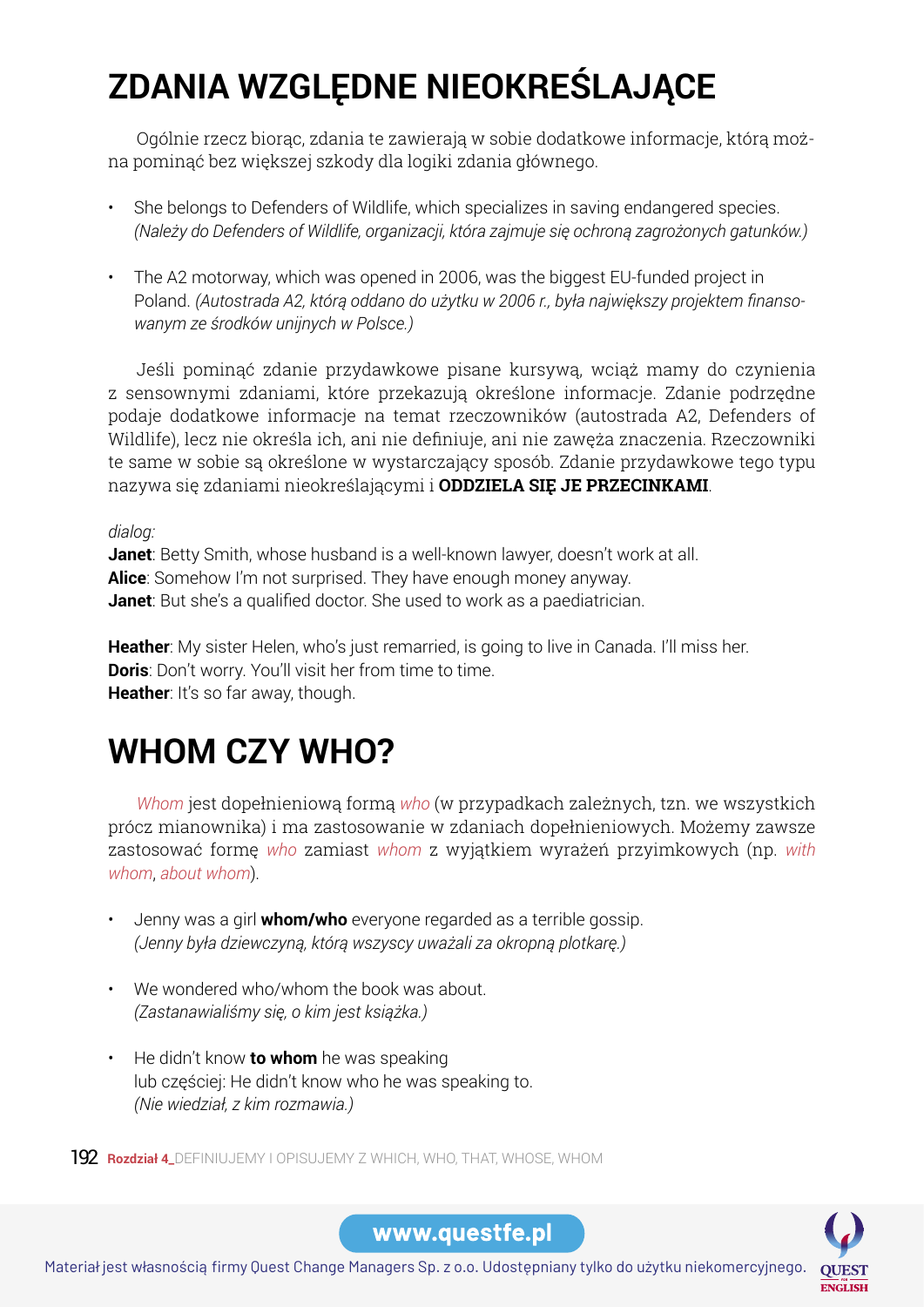*dialog:*

**Rose**: I'm not surprised. Jeremy wanted to know who/whom they trusted. **Rachel**: Yes, he needed someone to help him. **Rose**: He tried to do it on his own but it didn't work.

**Przyimek może być częścią wyrażenia przyimkowego i stanowić integralną całość w zdaniu.** W takim przypadku przyimek zawsze poprzedza zaimek względny (i stosujemy pełną formę *whom*).

**His brother works for the same company. He's very close to his brother.**

**Tabela 12Pack English** *(Jego brat, z którym jest bardzo blisko, pracuje w tej samej firmie.)* **EXECT** His brother, *to whom* he is very close, works for the same company.

**He signed a contract. Under this contract he would not be allowed to give interviews to other TV stations without permission.** 

 $\rightarrow$  He signed a contract *under which* he would not be allowed to give interviews to **other TV stations without permission.**

*(Podpisał umowę, zgodnie z którą nie będzie mógł udzielać wywiadów innym stacjom telewizyjnym bez pozwolenia.)*

### *dialog:*

Amber: It's best to talk to your family, but if it's a family crisis, you should go to a good psychologist. **Nicole**: Do you know anybody who I can turn to in a time of crisis? **Nicole**: How can I tell a good psychologist from a bad one? **Amber**: I know a few reliable psychologists, but they're quite expensive.

# **WHAT CZY WHICH?**

Chociaż *what* należy do kategorii zaimków względnych, różni się od innych tym, że nigdy nie odnosi się do części poprzedzającej. Tłumaczy się je zwykle jako: **to**, **co**/**czego** lub **coś**, **co**.

- A Sue got the thing (which) she wanted. *(Dostała (tę) rzecz, którą chciała.)*
- B Sue got what she wanted. *(Dostała to, czego chciała.)*

W zdaniu A zdanie podrzędne *which she wanted* określa słowo *thing*, a w zdaniu B zdanie podrzędne *what she wanted* jest dopełnieniem czasownika *got*.

## *dialog:*

**Rebecca**: Oh yeah. Maybe he'll learn something in the end. **Julia**: I believe Jason got what he deserved. He's such an asshole. **Julia**: No, he won't; he's a hopeless case.

DEFINIUJEMY I OPISUJEMY Z WHICH, WHO, THAT, WHOSE, WHOM**\_Rozdział 4** 193